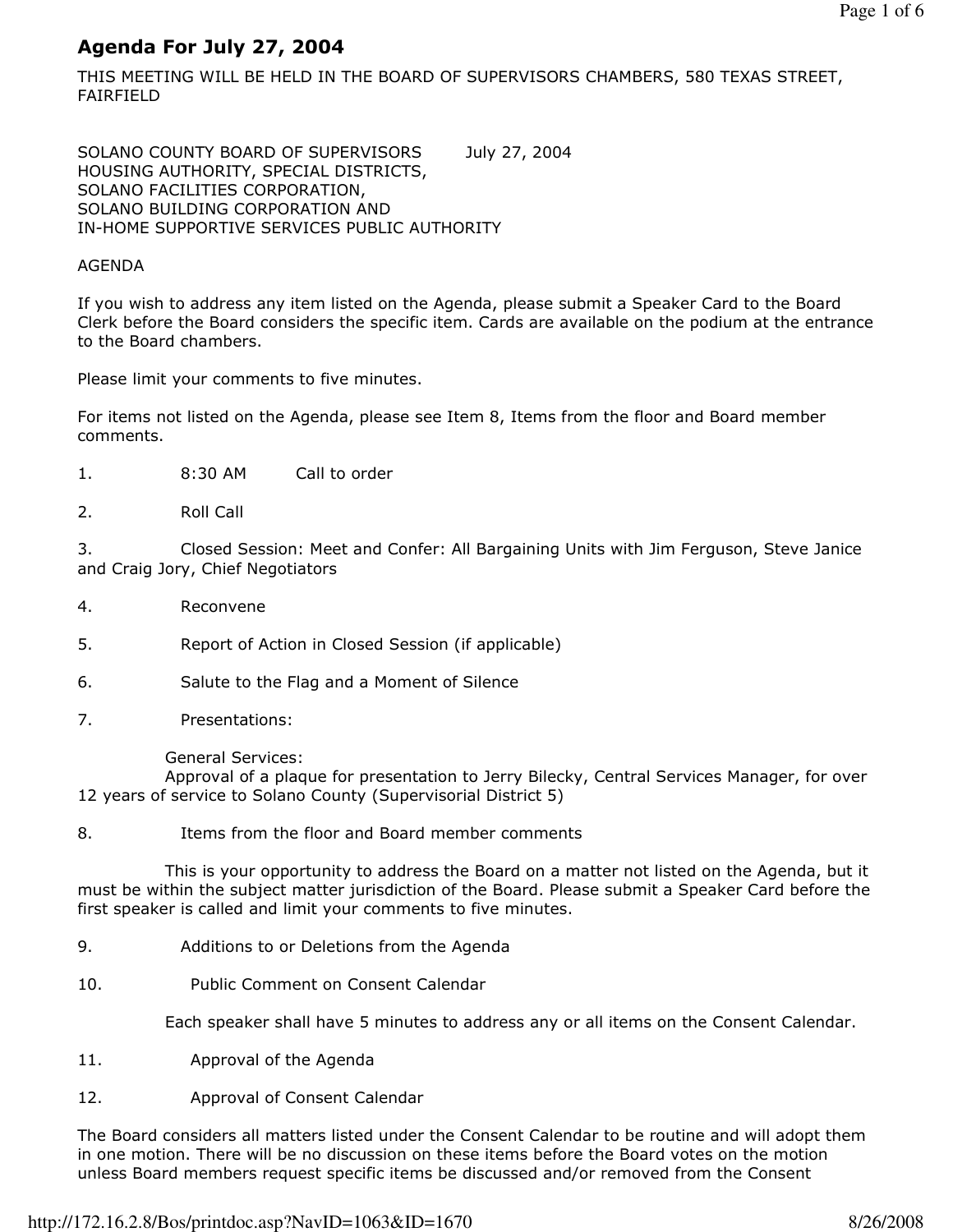Calendar.

#### CONSENT CALENDAR

#### GENERAL GOVERNMENT

13. Clerk of the Board of Supervisors:

 Approval of Minutes: Board of Supervisors June 22, 2004, Budget Hearings June 28, 2004, Rural North Vacaville Water District June 22, 2004

14. Board of Supervisors:

 Adopt resolution in honor of Bill Thurston for his many years of community service (Supervisor Kondylis)

15. County Administrator's Office:

A) Approve First 5 Solano Children and Families Commission amendment to Professional Services Agreement with Sadlon & Associates extending contract through December 31, 2004 and increasing contract amount from  $$47,000$  to  $$65,000$  to provide consultation services to facilitate Commission retreat and to finalize Commission's three year program spending plan

B) Accept \$1,500 Logo Implementation Grant and \$10,000 Diversity Implementation Grant from National Court Appointed Special Advocates Association (NCASAA); approve appropriation transfer recognizing grant funds in the amount of \$10,000 and \$1,500 from National CASA Association (4/5 vote required)

16. County Counsel:

 Adopt resolution approving transfer of unclaimed proceeds from sale of APN 0075-132-140, APN 0075-064-150, APN 0074-072-420 and APN 0074-051-350 into County's General Fund

17. General Services:

 A) Approve 5-year lease amendment to extend existing lease agreement with 1745 Partners from August 1, 2004 through July 31, 2009 for warehouse space at 1745 Enterprise Drive, Fairfield, at annual cost of \$141,600 plus operational expenses beginning FY2004/05

 B) Authorize Director of General Services to award and execute contract with RGW Construction Inc. in the amount of \$1,180,903 for Nut Tree Airport Realignment; adopt resolution authorizing Director of General Services to accept State matching funds and execute grant agreement

18. Human Resources:

 Adopt resolution amending Alphabetical Listing of Classes and Salaries to add new classification of Principal Personnel Analyst with approximate top salary of \$78,624 per year; adopt resolution amending Allocation List to add 2.0 FTE Principal Personnel Analysts and delete 2.0 FTE Personnel Analysts

19. Treasurer-Tax Collector-County Clerk:

 A) Adopt resolution authorizing applicable chapter of Education Code to enable River Delta Unified School District to form two school facilities improvement districts (SFID), SFID No. 1 and SFID

No. 2

 B) Accept the Solano County Treasurer's Report for the period of April 1, 2004 through June 30, 2004

#### HEALTH AND SOCIAL SERVICES

20. Health and Social Services:

 Approve amendment in the amount of \$2,436,839 to contract with Solano Family and Children's Services for total contract amount of \$6,778,368 for the period of October 1, 2003 through September 30, 2004 for childcare services

CRIMINAL JUSTICE

21. Sheriff/Coroner: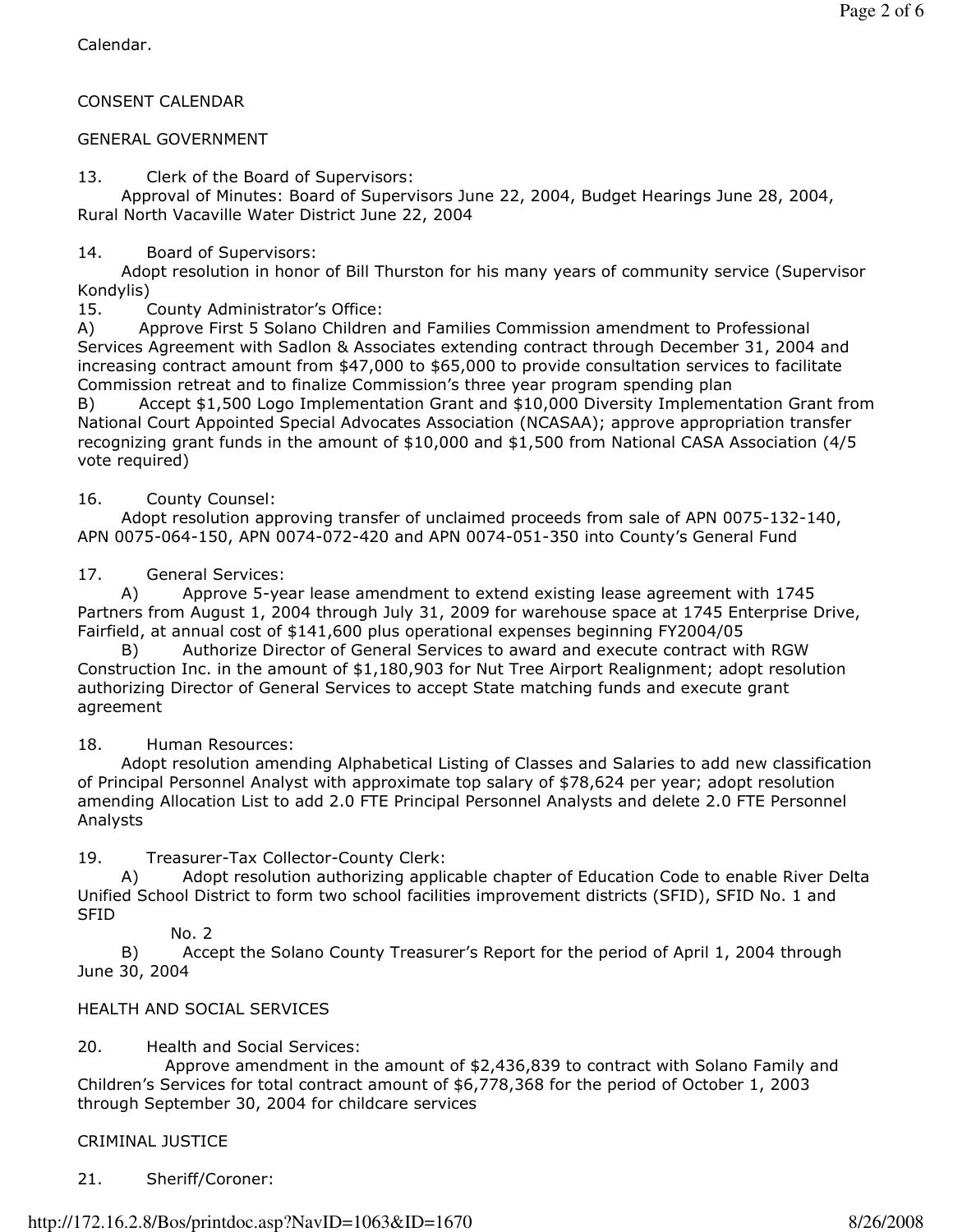A) Adopt resolution amending Alphabetical Listing of Classes and Salaries to add new classification of Identification and Records Service Manager with approximate annual salary of \$55,116-\$66,996; adopt resolution amending Allocation List to delete 1.0 FTE Clerical Operations Manager and add 1.0 FTE Identification and Records Services Manager

 B) Second reading for adoption of an ordinance adding Article V-Camping Regulations, Sections 19-60 to 19-60.6 of the Solano County Code, relating to camping or squatting within the unincorporated area of Solano County

 C) Approve contract between Office of Emergency Services and independent contractor Eugene Dick in the amount of \$56,411 for the period August 1, 2004 to June 30, 2005 to coordinate activities of Solano County Hazardous Materials Response Team

# 22. District Attorney:

 Approve resolution authorizing District Attorney to apply for grant funds through State Department of Insurance for Workers' Compensation Insurance Fraud Investigation and Prosecution Program in amount of \$115,555 for FY2004/05

23. Department of Child Support Services:

 Approve contract with Attorney's Diversified Services for service of court documents at a cost not to exceed \$112,500 for the period July 1, 2004 through December 31, 2005

# LAND USE/TRANSPORTATION

24. Resources Management:

A) Adoption of resolution certifying maintained mileage of County roads as 595.414 miles

 B) Authorize Director of Resources Management to negotiate and execute agreement with Vallejo Sanitation and Flood Control District at a maximum cost to County of \$856,560 for drainage improvements in Homeacres area

C) Approval of final map for Subdivision S-00-01, Phase 3 (Poole) (north of Vacaville)

## OTHER

### 25. Library:

 Approve three-year contract with two one-year options for renewal with The Library Corporation for CARL. Solution, an integrated library system, for one-time cost of \$373,249 and ongoing annual costs not to exceed \$290,000 per year for total cost of \$1,178,996

### 26. Agriculture:

 Adopt resolution amending Allocation List adding 3.0 Agriculture Biologist/Weights & Measures Inspectors (Sr.), limited term to November 30, 2005 to staff treatment, survey and trapping for glassy-winged sharpshooter infestation in Vacaville; approve appropriation transfer in amount of \$245,719 from Unanticipated Revenue (4/5 vote required)

### SCHEDULED CALENDAR

- 27. Rescheduled Consent Items: (Items pulled from Consent Calendar above)
- A) E)
- B) F)
- C) G)
- D) H)

### LAND USE/TRANSPORTATION

28. Resources Management:

 Consider adoption of a resolution approving the Solano Transportation Improvement Authority's County Transportation Expenditure Plan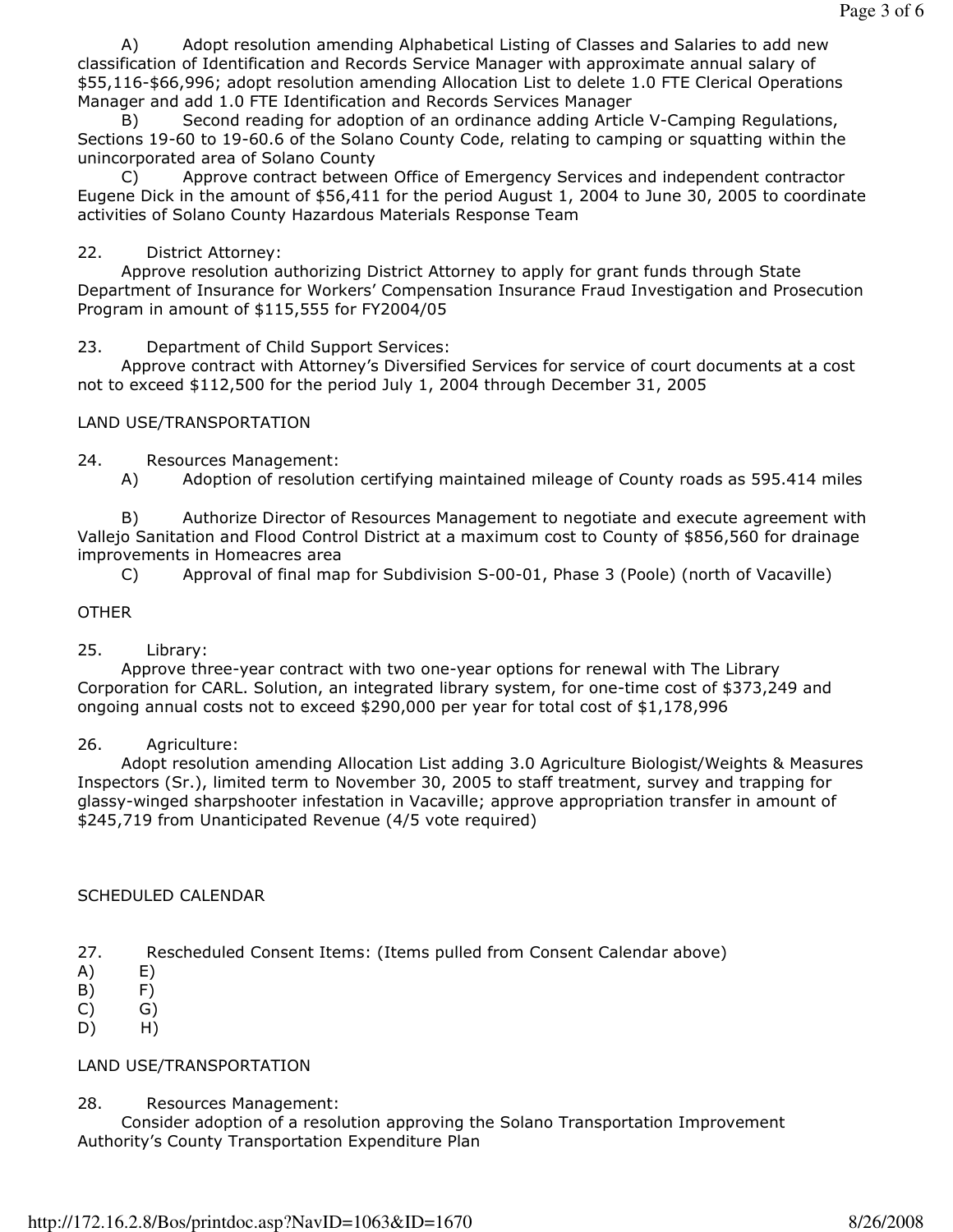#### GENERAL GOVERNMENT

29. County Administrator:

 A) First reading of an ordinance amending Chapter 22 of the Solano County Code relating to the Purchasing Agent and consider revision and replacement of the Purchasing Policy Manual with the Purchasing and Contracting Policy Manual (waive reading of the ordinance by majority vote)

Consider approving the transfer of the Court Appointed Special Advocate (CASA) program from a County program to a private, not-for-profit corporation, upon establishment of the corporation and selection of a Board of Directors not later than June 30, 2005; approve the draft documents to establish the not-for-profit corporation

 C) Discussion and possible action regarding S. 1529 which amends the Indian Gaming Regulatory Act

 D) Consider approval of a Termination of Joint Powers Agreement reflecting Placer County's termination as a member of the Fouts Springs Joint Powers Authority

### 30. County Counsel:

 Conduct a noticed/published hearing to consider adoption of a resolution and approval of an agreement with Dixon Unified School District Library District to assist in collection of the District's Library Impact Fees

## 31. General Services:

 Conduct a noticed/published hearing to consider adoption of a resolution confirming delinquent accounts for mandatory garbage collection, disposal, and recycling services in unincorporated area of Vallejo and authorizing processing of real property liens for unpaid charges

## HEALTH AND SOCIAL SERVICES: None

## CRIMINAL JUSTICE

32. District Attorney:

 Conduct a noticed/published hearing to adopt resolution establishing Real Estate Prosecution Trust Fund and \$2.00 fee for recording of real estate transactions per Government Code Section 27388; appoint the District Attorney, Assessor-Recorder, and County Administrator to Real Estate Fraud Prosecution Trust Fund Committee

### LAND USE/TRANSPORTATION

### 33. Resources Management:

 Conduct a noticed/published hearing to adopt a resolution for Green Valley Open Space Maintenance District Assessments for FY2004-2005, approving Engineer's Report, confirming Diagram and Assessments and ordering Levy of Assessment for Landscape and Lighting Maintenance Assessment District

2:00 p.m.

## 34. Resources Management:

 First reading of an ordinance adding Chapter 27 to the Solano County Code, relating to large confined animal facilities (waive reading of the ordinance by majority vote); first reading of an ordinance amending Chapter 28 of the Solano County Code (Zoning Ordinance), relating to confined animal facilities (waive reading of the ordinance by majority vote)

### OTHER: None

SPECIAL DISTRICTS GOVERNED BY THE BOARD OF SUPERVISORS:

In-Home Supportive Services Public Authority

### 35. Health and Social Services:

Consider accepting the recommendations of the Solano County In-Home Supportive Services Public Authority Advisory Committee regarding the approved policies for Public Authority operations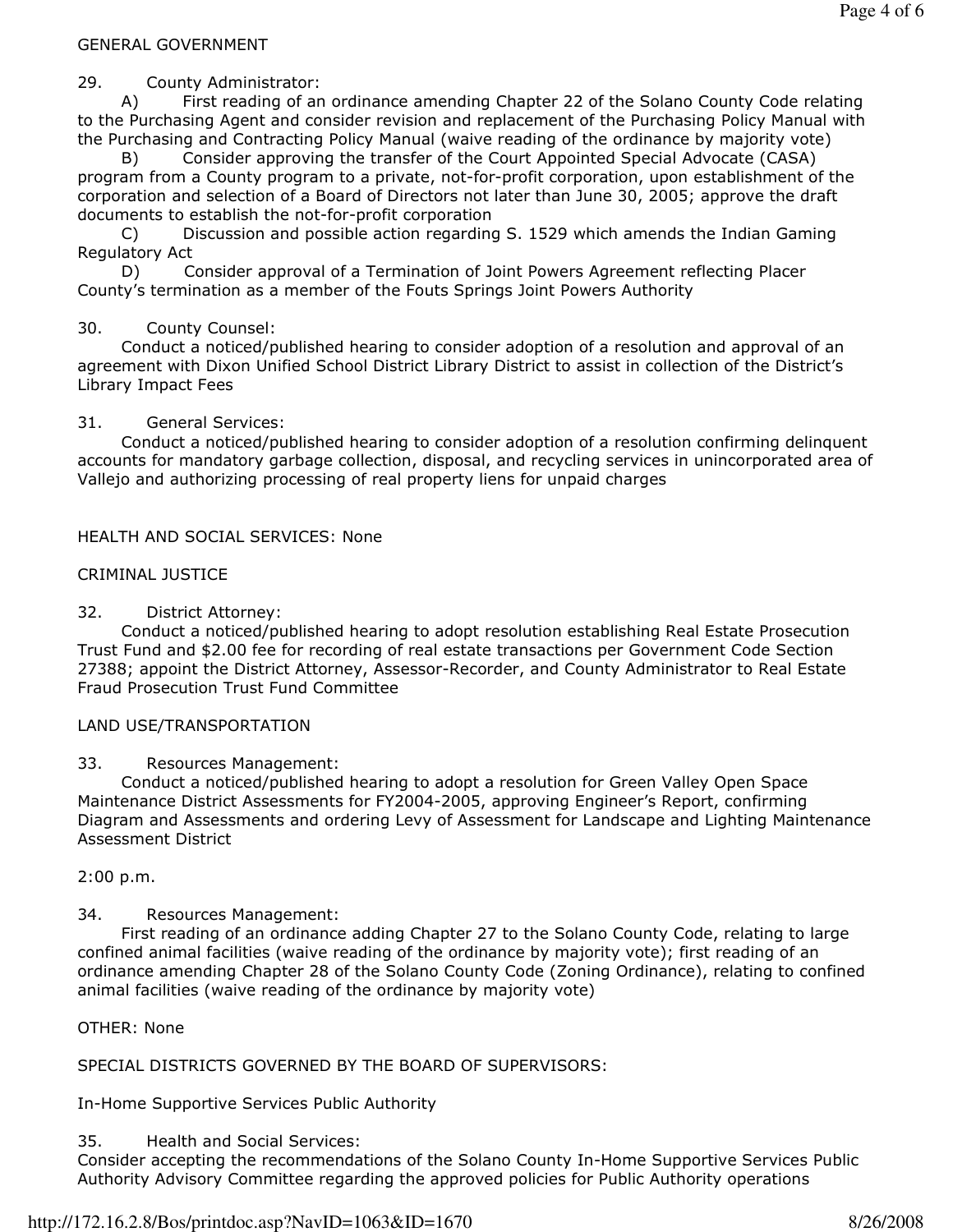#### MISCELLANEOUS ITEMS

#### 36. Appointments/Resignations to Boards and Commissions:

- A) County Administrator's Office: Approve revised By-Laws of First 5 Solano Children and Families Commission
- B) Board of Supervisors:

 Appointment of Mimi Cohn (District 1) and Michael Books (District 4) to Solano County Animal Care Advisory Board

- C) Board of Supervisors: Reappointment of Helen Martin to Vacaville Fire Protection District (District 4)
- D) Board of Supervisors:

Reappointment of Velma Ewing to Solano County Equal Employment Opportunity Committee (District 4)

- E) Board of Supervisors: Reappointment of Tom R. LaVrar to Suisun-Fairfield Cemetery District (District 4)
- F) Board of Supervisors:

 Reappointment of Richard Martinez (District 1), Rebecca Barnes-Lipman (District 2), Ray Simonds (District 3), Joe Lopez (District 4), Marilyn Royse (District 5) to the Solano County Fair Board of Directors

- G) Board of Supervisors: Reappointment of Walter Weir, Jr. to Vacaville-Elmira Cemetery District (District 4)
- 37. Adjourn

#### MEETING CALENDAR

| 7/27                                                      | 5:30 p.m.           | Vallejo Sanitation and Flood Control, 444 Santa Clara St.,    |  |
|-----------------------------------------------------------|---------------------|---------------------------------------------------------------|--|
| Vallejo                                                   |                     |                                                               |  |
| 8/3                                                       | 9:00 a.m.           | Board of Supervisors, Board Chambers, 580 Texas St., FF       |  |
| 8/3                                                       | 6:30 p.m.           | Solano County Children and Families Commission, 2101 Courage  |  |
| Dr., Health & Human Services Center Multipurpose Room, FF |                     |                                                               |  |
| 8/3                                                       | 6:30 p.m.           | Solano County SIDS Advisory Committee, 300 Hospital Drive,    |  |
| Executive Conference Rm., Vallejo                         |                     |                                                               |  |
| 8/4                                                       | $9:30$ a.m.         | BAAQMD, 939 Ellis St., San Francisco                          |  |
| 8/4                                                       | Noon                | Childrens Alliance, Joseph Nelson Community Center, Suisun    |  |
| 8/4                                                       | $1:00 \text{ p.m.}$ | ABAG Regional Planning Committee, MetroCenter Auditorium,     |  |
| 101 Eighth St., Oakland                                   |                     |                                                               |  |
| 8/5                                                       | 10:00 a.m.          | Solano County Zoning Administrator, Environmental             |  |
| Management, 470 Chadbourne Rd., 2nd Floor, FF             |                     |                                                               |  |
| 8/5                                                       | $1:00 \text{ p.m.}$ | BCDC, MetroCenter Auditorium, 101 Eighth St., Oakland         |  |
| 8/5                                                       | 7:00 p.m.           | Solano County Planning Commission, Board of Supervisors       |  |
| Chambers, 580 Texas St., FF                               |                     |                                                               |  |
| 8/6                                                       | 8:00 a.m.           | Workforce Investment Board of Solano County, Solano Office of |  |
| Education, 5100 Business Center Dr., FF                   |                     |                                                               |  |
| 8/10                                                      | $9:00$ a.m.         | Board of Supervisors, Board Chambers, 580 Texas St., FF       |  |
| 8/10                                                      | 4:00 p.m.           | Maternal, Child, and Adolescent Health Advisory Board, 275    |  |
| Beck Ave., Conf. Rm. 1, FF                                |                     |                                                               |  |
| 8/11                                                      | 9:00 a.m.           | Yolo-Solano Air Quality Management District, 1947 Galileo     |  |
| Court, Suite 103, Davis                                   |                     |                                                               |  |
| 8/11                                                      | 6:00 p.m.           | Alcohol and Drug Advisory Board, 2101 Courage Dr., FF         |  |